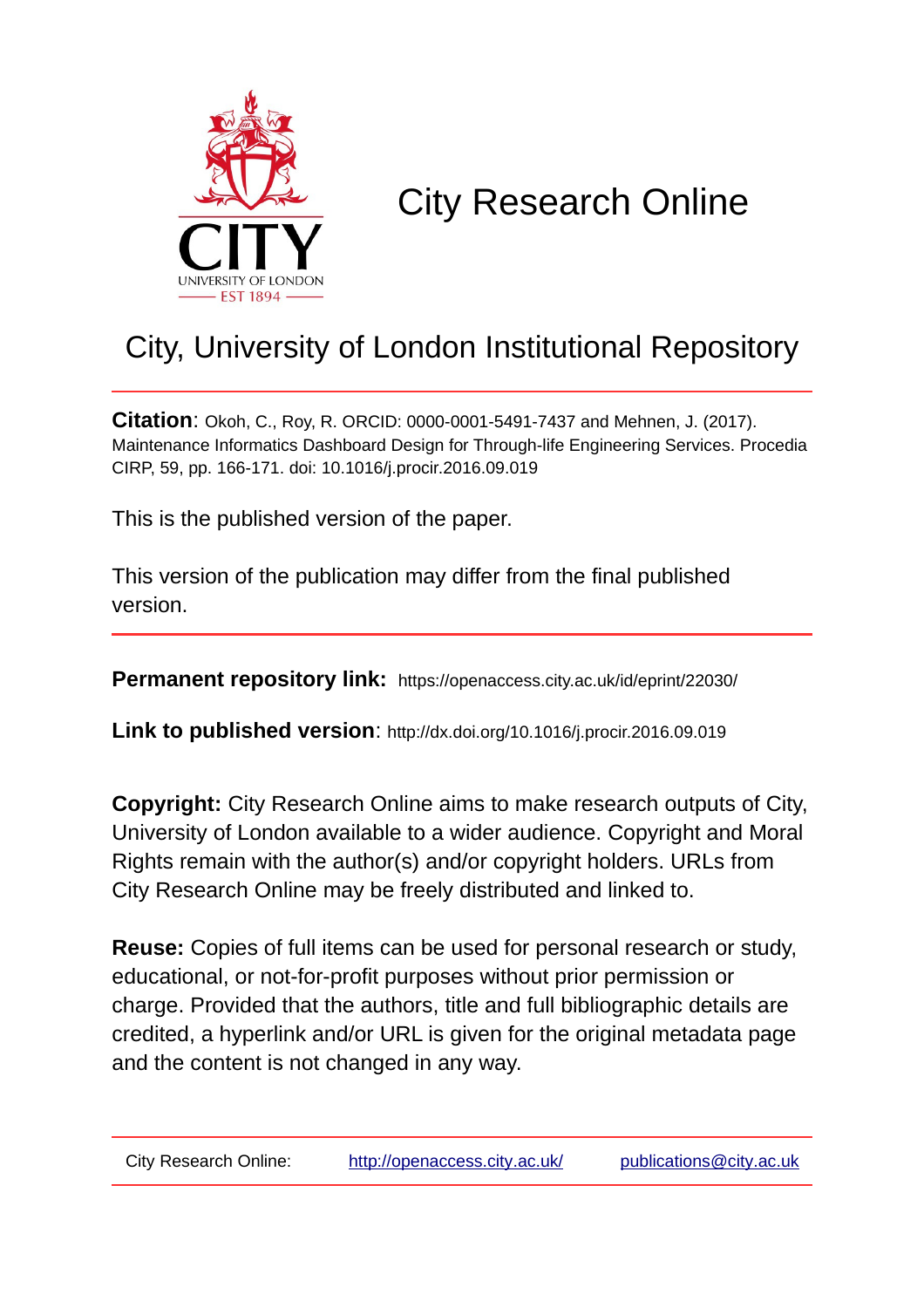

Available online at www.sciencedirect.com





Procedia CIRP 59 (2017) 166 - 171

The 5th International Conference on Through-life Engineering Services (TESConf 2016)

# Maintenance Informatics Dashboard Design for Through-Life Engineering Services

# C. Okoh\*, R. Roy, J. Mehnen

*EPSRC Centre for Innovative Manufacturing in Through-Life Engineering Services Manufacturing Department, Cranfield University, MK43 0AL, Cranfield, United Kingdom*

\*Corresponding author. Tel.: +44-1234-750111.*E-mail address:*c.okoh@cranfield.ac.uk

#### **Abstract**

This article introduces maintenance informatics dashboard design approach for visualising maintenance, repair and overhaul events on a timeline. This paper presents a proposed methodology for aggregate visualisation techniques and a 2D graphical plot method as well as a summary of events on a timeline. In this paper, these events are occurrences which are classified and categorised into levels. The occurrences are accumulated over time as historical information and represented in a visual format over a timeline based on an entity relationship diagram. The information modelling technique with respect to data visualisation is emphasised. The result is a single-page-view of maintenance activities. The maintenance activities of aircraft engines are visualised to ease the accessibility of getting accurate and relevant information for making better maintenance decision. The result can be used to gain insight of the root cause of the events from inception to end of life of the engine.

© 2016 The Authors. Published by Elsevier B.V. © 2016 The Authors. Published by Elsevier B.V. This is an open access article under the CC BY-NC-ND license (http://creativecommons.org/licenses/by-nc-nd/4.0/).

(TESConf 2016). Peer-review under responsibility of the scientifi c committee of the The 5th International Conference on Through-life Engineering Services (TESConf 2016)

*Keywords:* Through-life Engineering services; timeline; visualisation; information modelling; summarisation; engine events

# **1. Introduction**

Visualisation is changing the way information is presented in through-life engineering perspective [1]. Through-life events can occur at a precise point-in-time or an interval-intime [2]. These events experienced by an asset or an object as well as times of occurrences can be envisioned on a timeline. The timeline is a graphical concept display of historical events from the aerospace, manufacturing and operations domains.

Point-in-time refers to the date of the event in time. The interval-in-time relates to an event with a given start and end date typically used to inform maintenance decision between periods A and B. There is also a downtime or lag in operation of the engine in-service. The duration of the occurrence is also often captured to give quick feedback to decision makers. The swift alternative decision to scheduled condition-based maintenance can be provided on time.

Information modelling of engine event histories is discussed to demonstrate the data organisation displayed in a concise and accurate way. The modelling of information for visualisation has become essential in the through-life perspective because of the increasing amount of data that cannot that be viewed on a single screen. In order to achieve this, the entity-relationship diagram (ERD) is required to capture relevant attributes that will be used to describe the semantics of engine past events to support temporal queries, information presentation and representation [3].

This paper reports on an abstract model to display maintenance activities. This article illustrates how historic engine information is represented in an interactive timeline

Peer-review under responsibility of the scientific committee of the The 5th International Conference on Through-life Engineering Services (TESConf 2016) doi: 10.1016/j.procir.2016.09.019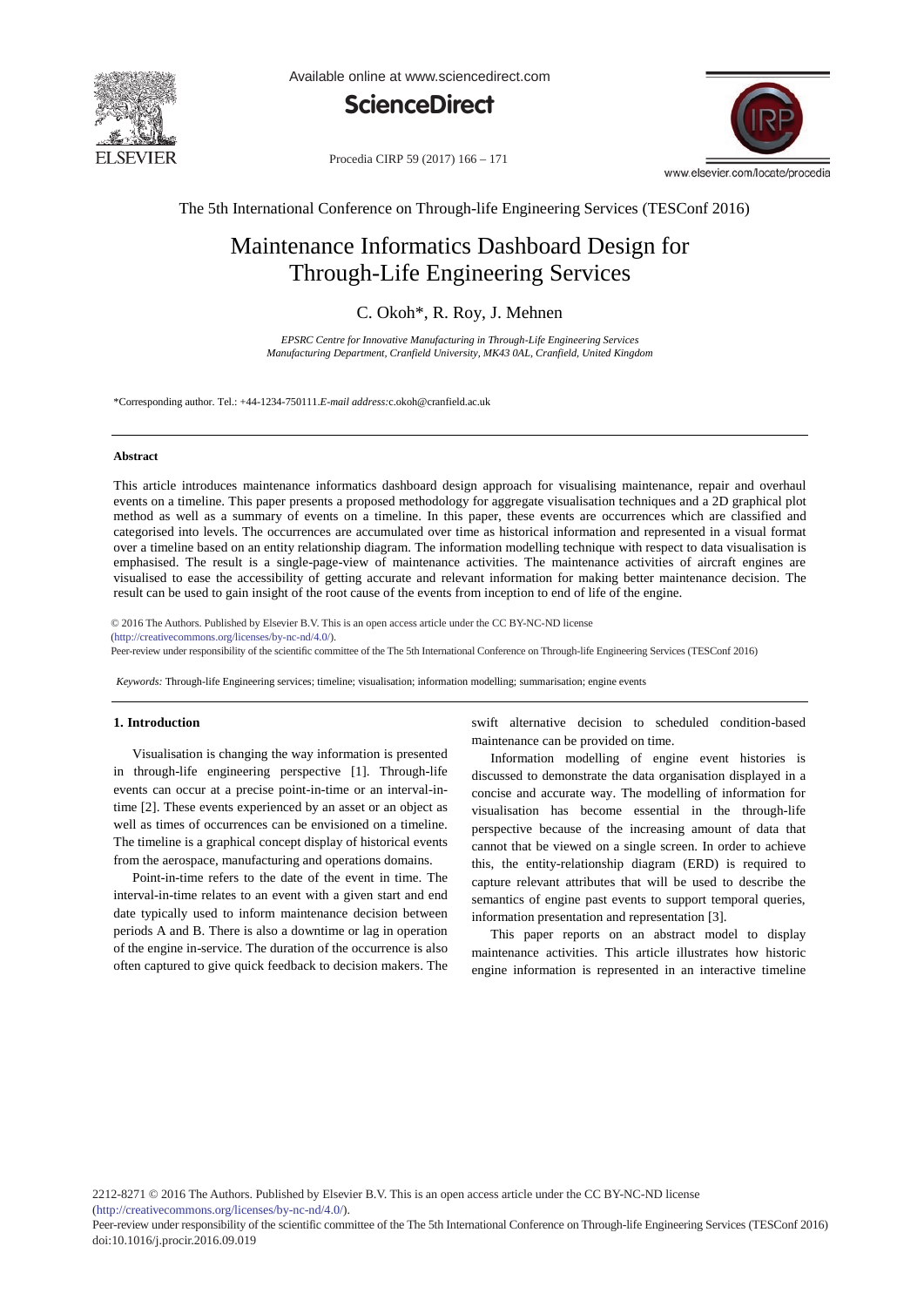display based on levels and a group of events. This paper introduces a summarising technique to fuse complex semantic information into single data points, thereby representing multiple points on a timeline as a 2D graphical plot [4],[5]. This paper reports a new hybrid visualisation technique to view events on a timeline. An information modelling strategy is utilised to model historical engine events. This article illustrates multiple assets with levels on a timeline as a single view. This work can be introduced to show manufacturing and design events on a timeline. This paper reports aggregate attributes as detailed information.

# **2. Related Work**

Karam [6] used timelines extensively in electrical engineering to represent electrical signals, the most common timeline display generator being the oscilloscope (and its relatives such as logic analysers). Karam discussed three major processes used in the timeline display generation. The event interpretation - deriving information about a system given a record of its actions (a trace of events); rendering activity- the display of derived information on a timeline; and display presentation - the organisation of the screen (the set of timelines) for suitable viewing.

Kumar et al. [7] represented timeline in a familiar means of demonstrating the relationship amongst historical events. The point and click restructuring capability help the user to prepare a better mental model of the content of a document. Kumar explored the use of interactive documents as interfaces to historical data, starting with the basis of the popular representation of a timeline.

Allen [8] showed that timelines could be an effective aid for understanding relationships amongst events which deliver several types of cognitive advantages for a user, such as inform, show context, encapsulate and link. Allen introduced semantic zooming with the view to scale the space in 2D. The semantic zoom relates to pinch-to-zoom. The interface and functionalities are described in the implementation section.

Alonso et al. [9] produced timelines on novel organisers for digital libraries of the historical information. It is a challenging and time-consuming nature to get an overview of the historical information on youths. Alonso et al. determined and compared the LifeLines graphical data representation to the tabular data representation commonly used in computer applications.

Plaisant et al. [10], [11] created LifeLines to provide a general visualisation environment for personal histories. LifeLines were implemented to present a personal history overview on a single screen, offer direct access to all comprehensive information from the overview with a single or double mouse click. It makes critical information or alerts visible at the overview level. In the visual display of

quantitative data, Tufte [12] described timelines as a common and powerful form of graphic design such as data maps and time series. Kocherlakota [13] argue that techniques be designed for the automated, unsupervised analysis and exploration of raw data, followed by the generation of effective abstracts based on the analysis.

The remaining sections of the paper are as follows: Section 3 describes the methodology for graphing the timeline, section 4 defines the information modelling technique, section 5 describes the implementation of the events timeline application, section 6 is the case study, section 7 presents the results and discussion, and section 8 is the conclusion with future work.

# **3. Methodology**

The proposed new Summarisation of Engine Events (SUMEE) methodology utilises an aggregate visualisation technique and 2D graphical plot method to design and provide a summary of events on a timeline.

This methodology observes both scientific and information visualisation [14]. The scientific visualisation is the interactive visual representation of data to strengthen insight and information visualisation is the interactive visual representations of abstracts to increase knowledge [15]. Scientific visualisations are used to clarify familiar observations, while information visualisations are utilised for finding out interesting pattern. The scientific visualisation relates to the real world and the information visualisation is abstract in nature. The goal of the visualisation is for characterisation, prediction, gaining insight and decision making.

The physical object under investigation is an engine with related activities of events and time being represented in an abstract view form in the maintenance domain. The relationship between information and scientific visualisation is the activities and engine object. The hybrid visualisation will incorporate multivariate attributes of independent and dependent variables on a 2D graphical plot. The document of the event description contains complex and detailed information. The information is the activities which have been observed and documented by service engineers which tell the stages of the story of the impact on the asset. This information can contain pictures as visual evidence that such an event happened at a point in time of an interval of time. It keeps track of the activities and life of the asset to understand the way it degrades based on the operating conditions.

This paper focuses on the knowledge building phase of the semantic decision and inference relevant attributes to the ondemand information in a database, but not discussed in detail since the work relates to the application. In this case, the semantic fusion refers to the integration, representation and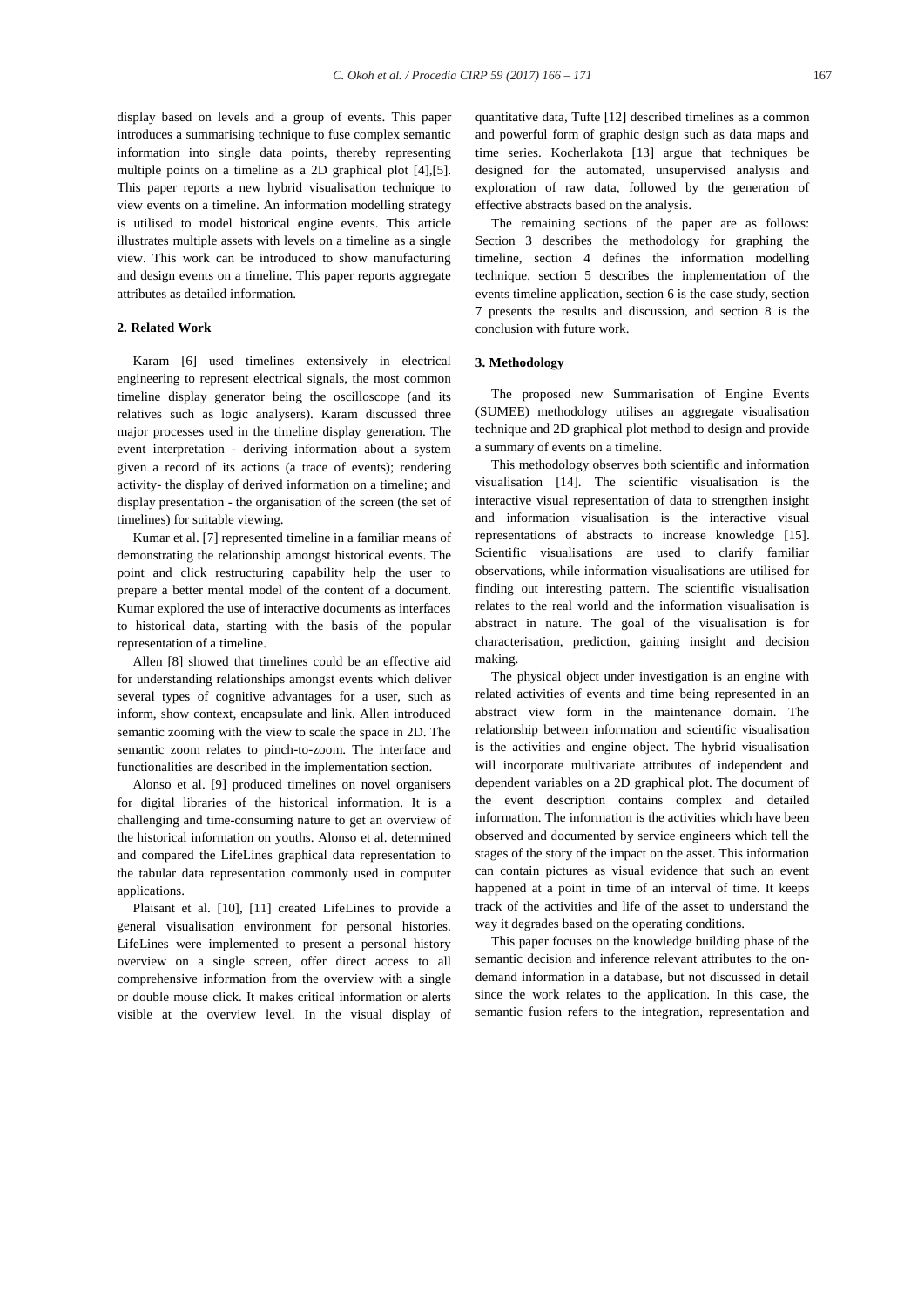visualisation of the engine events in a single view as a large menu where users can easily access underlying information. In the context of decision fusion visualisation relates to temporal or parametric content or links to relational databases [16]. In Figure 1, the concept of the timeline visualisation is presented.



Figure 1 Initial design of timeline visualisation

# x **Visualisation Technique**

Information visualisation concentrates on the use of computer-supported tools to derive new insights and knowledge visualisation emphases on transferring insights and creating new knowledge. A combination of information and knowledge visualisation was explored. The technique powers the presentation of interactive documents. Also, the technique alters the spatial presentation of the document. A user can experiment with the technique on electronic documents to convey the document semantics.

In this paper, the SUMEE methodology utilises an aggregate technique (groups of related events), summarisation (facet) rule (levels and key), data map, time series and 2D graphical plot methods to visualise the engine events on a timeline. The authors introduce helicopter and fisheye views:

*i. Helicopter view:* A graphical helicopter view is a data map which incorporates a time series statistical method. The data map illustrates the point of the state space with regards to its dependent variable. Its view looks meaningless. It was chosen because large data sets can be neatly presented on a page view in terms of single square dot as a time point and collection of squared dots as a stream or continuous data of time intervals. These square points are colour coded which makes the graph attractive and draws the user attention.

*ii. Fisheye view:* A graphical fisheye view is a focus-based technique, which allows concentration of one specific region on the screen while keeping the context visible [7]. When a user points, hovers or clicks at a point or interval-in-time, detailed aggregate information is revealed.

#### x **2D Graphical Plot Method**

The 2D graphical plot is used to visualise time-dependent information. Time is an independent entity, while the objects

used entirely depend on the state space. The plot is illustrated as a vertical and horizontal axis.

The classified related events were represented through a colour coding scheme. The colour scheme provides the timeline plot with a powerful function to help the user to easily and quickly make decisions. The classification enhances the flexibility of the information modelling technique. It simplifies the means by which the algorithm displays multivariate data.

#### **4. Maintenance Information Modelling**

Maintenance information can be made possible by spooling relevant semantic data from an ontology or database and represent the data as an object at a point in time or an interval of time. The maintenance information modelling technique is based on two independent variable states (start and end date) and events (cluster-key colour coding).

The data model for the information required to develop the database of the event history is presented in Figure 2. In Entity Relationship Diagram (ERD) is used to represent the understanding graphically and capturing of business information requirements. This technique shows the relationship between each entity, which can be represented as an ontology of taxonomy. The ERD was designed using Microsoft Visio in the perspective of the unified modelling language.

The ERD is a specialised graphic that illustrates the relationships between entities in creating a good database design. The rectangle represents an entity; the diamond shape is the relationship, the oval is the attribute (primary key shown), and the 1-to- M (means one-to-many) as cardinality. This ERD gives an overview of how to the data would be represented and stored in the database.



Figure 2 Entity Relationship of events

The descriptions of the entities include:

- 1. Engine relates to the attributes, e.g. engine number, model and name.
- 2. Activity relates to location, point of the interval in time such as the start and end dates of the events. It also shows the relationships of repetitive engines and events as well as comments.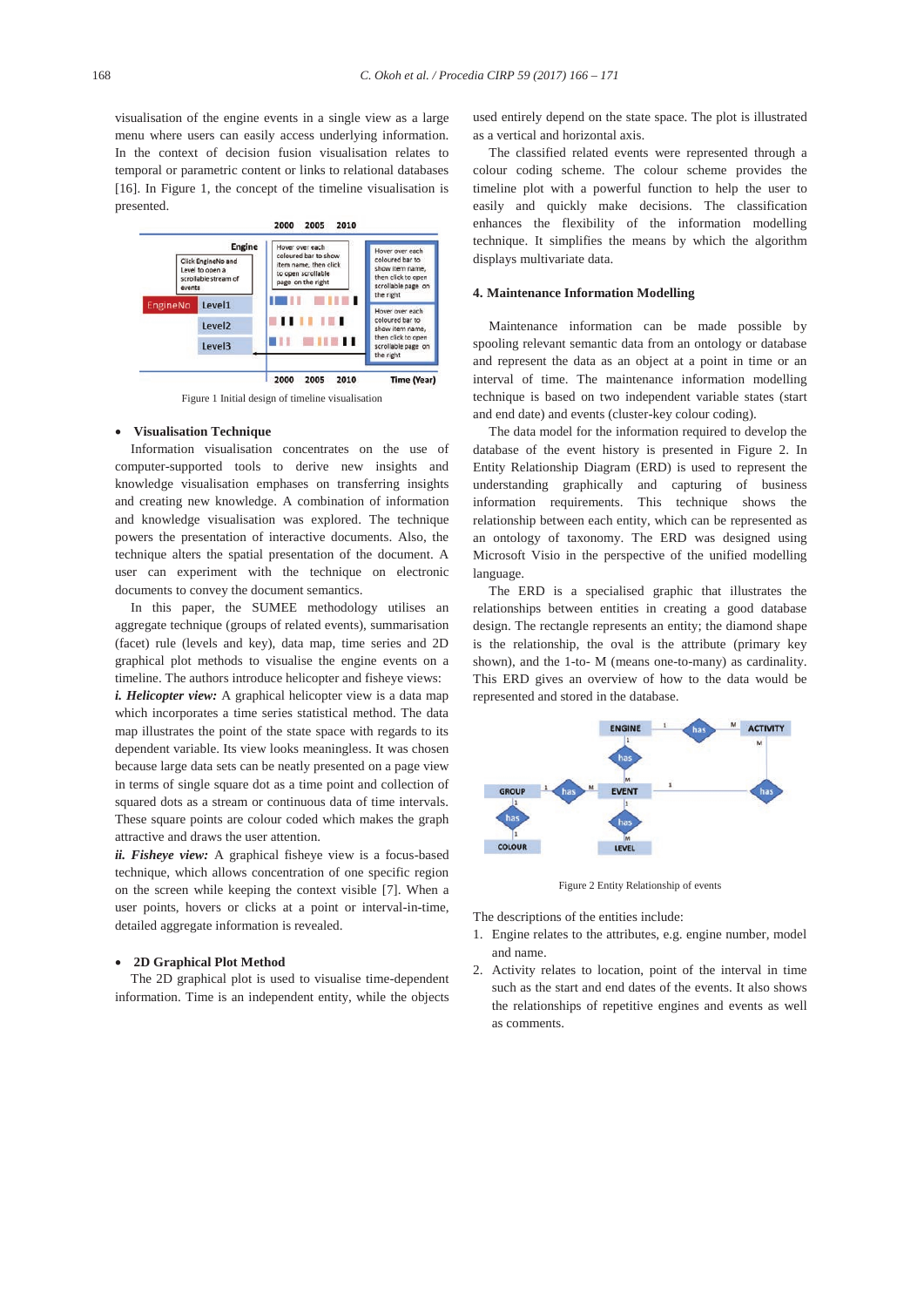- 3. Events entities are the attributes of the different events and the relationship to level, colour and group.
- 4. Level describes the attribute of the categorised event in number as integer and description in the text with caption a name.
- 5. The group entity is the classification of events as key and the representation of the criteria with respect to colour coding.
- 6. Colour represents the types of coding used to differentiate the group, e.g., blue, green.

Here, general information modelling of event history data is used to build a repository. However, the focus was on engine maintenance records. The design applies to related domains such as manufacturing of aerospace, healthcare, railway, transport and agriculture. Historical events are grouped and exemplified in the data model based on the main colour coding, classify levels and groups the relevant ondemand information for display as output once the mouse is pointing at the data point. The MySQL database was used to store the data, while the Hypertext Preprocessor (PHP) server scripting generates a web interface at runtime to display the attributes.

In this paper, an information modelling technique is used to model the timeline visualisation of engine events, while information architecture supports the visualisation of personal history in the medical application [3]. This modelling technique has become usefully in the aerospace and manufacturing domains, i.e. the representation of events with respect to time will make domain experts knowledgeable, so that, at every point in time events are captured and recorded in the timeline. This modelling schematic will help domain experts know the relevant information to aggregate for presentation on the timeline. The simplification and reduction of the amount of time that the domain experts use in the investigation of events are guaranteed. Information bank should be linked and understand a single language – semantics. The introduction of a semantic technology in this paper will give an edge to how the relevant information is rendered. The semantic data model such as ontology can be crucial in generating interactive visual timeline graphs on the fly.

#### **5. Implementation**

The prototype displays objects, attributes and their relationships. The application in PHP remains under development. The implementation strategy in Figure 3 is the system architecture for the proposed prototype design.

The initial idea of the application conceived span from Tufte [12] visual display of quantitative information on the graphical excellence of how complex big datasets can be

communicated with clarity, precision and efficiency. The graphical design excellence should show the data, induce users to think about the substance and not the methodology or graphic design, make large data sets coherent and present much information in a short space, reveal the data at the several and reasonable level of detail that are relevant to users for decision making. The design displayed in Figure 1 is a data map and time series illustrated in Tufte's work. This work helps to demonstrate substantive maintenance content instead of the methodology and technique. It is also used to display big datasets with the real variability of multivariate data.

The use of maintenance records was explored. A webbased user interface describes a single-screen overview of inservice information using timelines. Hovering the data point provides more details; key colour code illustrates grouped events; click on the engine number to reveal the complete information on specific levels.

### x *Interactive User-Interface Attributes*

The single phase view of the timeline visualisation improves the means of condensing a vast amount of information to reveal relevant data when there a mouse over on the point or the interval of the state space (time). This SUMEE timeline visualisation is a prototype developed using a combination of languages, e.g. PHP, and JavaScript.

- a. **Drilldown functionality:** The drill down functionality is a collection of events were grouped into specific categories. The categories are colour coded to differentiate the various data points on the graph when a user clicks the drop-down menu.
- b. **Key Colour Coding (KCC):** Key is indicated with a colour coding based on group events (aggregate) referencing irrespective of the levels, and is used to show severity, e.g. red means disruption, green relate delivery.
- c. **Levels of Events:** The levels of events refer to the classification of events based on certain criteria defined by a domain expert, e.g. Events>>Level 1>Delivery, Disruption; Level 2>Repair, Overhaul. The levels may be called facets [3]. Level 1 relates to availability of the product to operators. Level 2 is infrequent occurrences – troubleshooting performed on engine. Level 3 relates to maintenance health status – standard daily/weekly activities.
- d. **State space (time) Axis:** Indicates the horizontal representation of the latitude in terms of time e.g. the year 2011.
- e. **Engine Axis:** This shows the engine number as an attribute, which is dependent on the state space. It is the vertical representation of the longitudinal line to demonstrate the location of the point of occurrence. The plot is a square.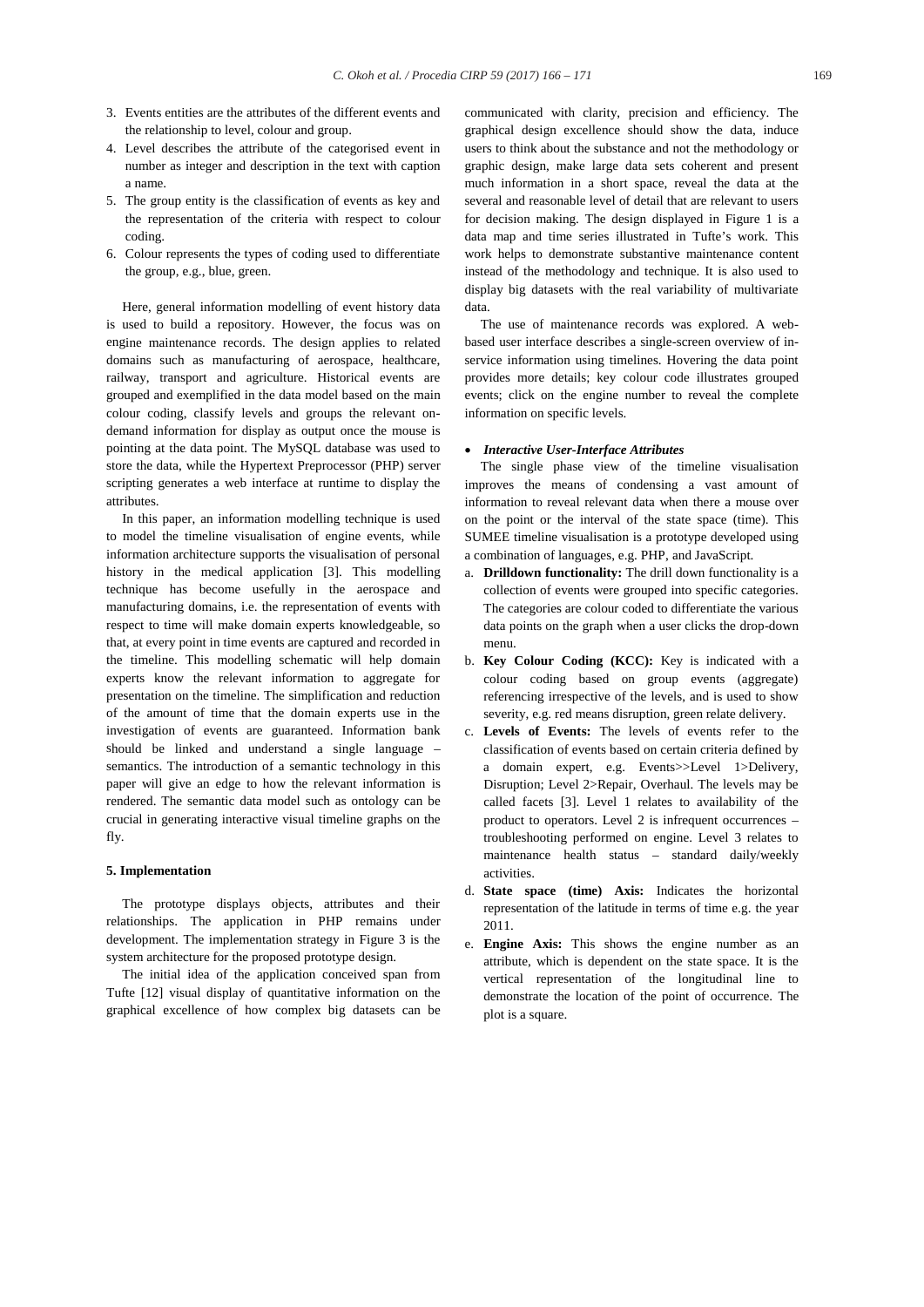- f. **Events:** The events attribute is the various terms which a domain expert would use to describe the impact of the availability of an engine to be an in-service e.g. overhaul. Examples of the terms which can lead to an overhaul in a bird strike, foreign object damage, crack, wear, corrosion, deformation [17].
- g. **Mouse over:** When there is a mouse over to the data point, the information pops up to give relevant on-demand detail in the state space.
- h. **Mouse click:** A mouse click on the engine number reveals a stream of data relating to a specific level.
- i. **On-demand information:** these are the relevant information which the user would require for decision making. The on-demand information includes engine number, the level of the event, duration, start and end dates, image, and comments which are revealed when a user does mouse over or click.
- j. Relationships: This represents the mapping of the latitude of time and the longitudinal events



Figure 3 System Architecture

The events ontology and description are available information for creating the database but were not discussed in this paper. This article is about describing the methodology for timeline single page view of historical maintenance activities.

# **6. Case study**

The gas turbine is a heat engine that burns fuel to convert its energy into useful work. The useful work is a fast moving jet of air that propels an aircraft forward. It also powers a driving a load in different applications for example, an electrical generator, a compressor for a gas pipeline, a ship propeller or a water jet. The purpose of this case study is to visualise the event histories regarding time (in years). The product can be used by domain experts (service engineers) to visualise and navigate summarised history of events on a timeline for better maintenance decision making.

Engines experience various events in-service. The inservice events in a complex engineering system were documented during the service maintenance. The

investigation of the in-service event in the vast amount of the maintenance information document to identify relevant keywords is a challenge. In this paper, this case study has created an avenue to deliver a visualisation tool to overcome this issue. The research questions include:

- i. How these events should be grouped based on the key identifiers?
- ii. How would these events be classified into levels?
- iii. How would the events be represented in a timeline?

The hypothesis results from the data mining of a large set of information. How to capture, represent and picture the information merely in a concise manner becomes of paramount importance. Service engineers and policy makers would prefer to have a prior knowledge of historical events that an engine has undergone, but this is very unlikely, if possible, it will take an enormous amount of time and manpower to go through the document, databases and web pages. In the light of this, the through-life performance of the asset right from the inception through in-service, maintenance, repair and overhaul (MRO) and finally, end of life (EOL) needs to be tracked [18]. The essence is to feedback to design and manufacture for better maintenance decision making, continuous improvement, the behaviour of engine components by cause of diverse flight conditions.

### **7. Results and Discussion**

The result in Figure 4 represents the information on the timeline, the summarisation rule and 2D graphical plot method initiated using an object-oriented scripting language. These languages automatically extract relevant data from the database designed based on the ERD. The goal is to support the representation of gas turbine event histories accumulated over time. An overview of the event timeline is presented as a single page view, users can hover at a point in the graph to see relevant detailed information, and users can click on a specific engine number to unveil a collection of events relating to a specific level. In this paper, a number of techniques have been utilised to achieve the event timeline visualisation.

While time provides a strong underlying dimension, it does not solve the problem of selection and structuring information as a coherent whole. There are many open and challenging challenges ranging from effective formatting to the generation of descriptions of the events presented. The visualisation tool can be of an immense benefit to designers and manufacturers for better decision making. This application is unique to the maintenance domain. The timeline visualisation has the capability to represent data as a scatter plot and linear form depending on the size of the data.

The visualised data help designers and engineer to predict route with the most maintenance of specific components and